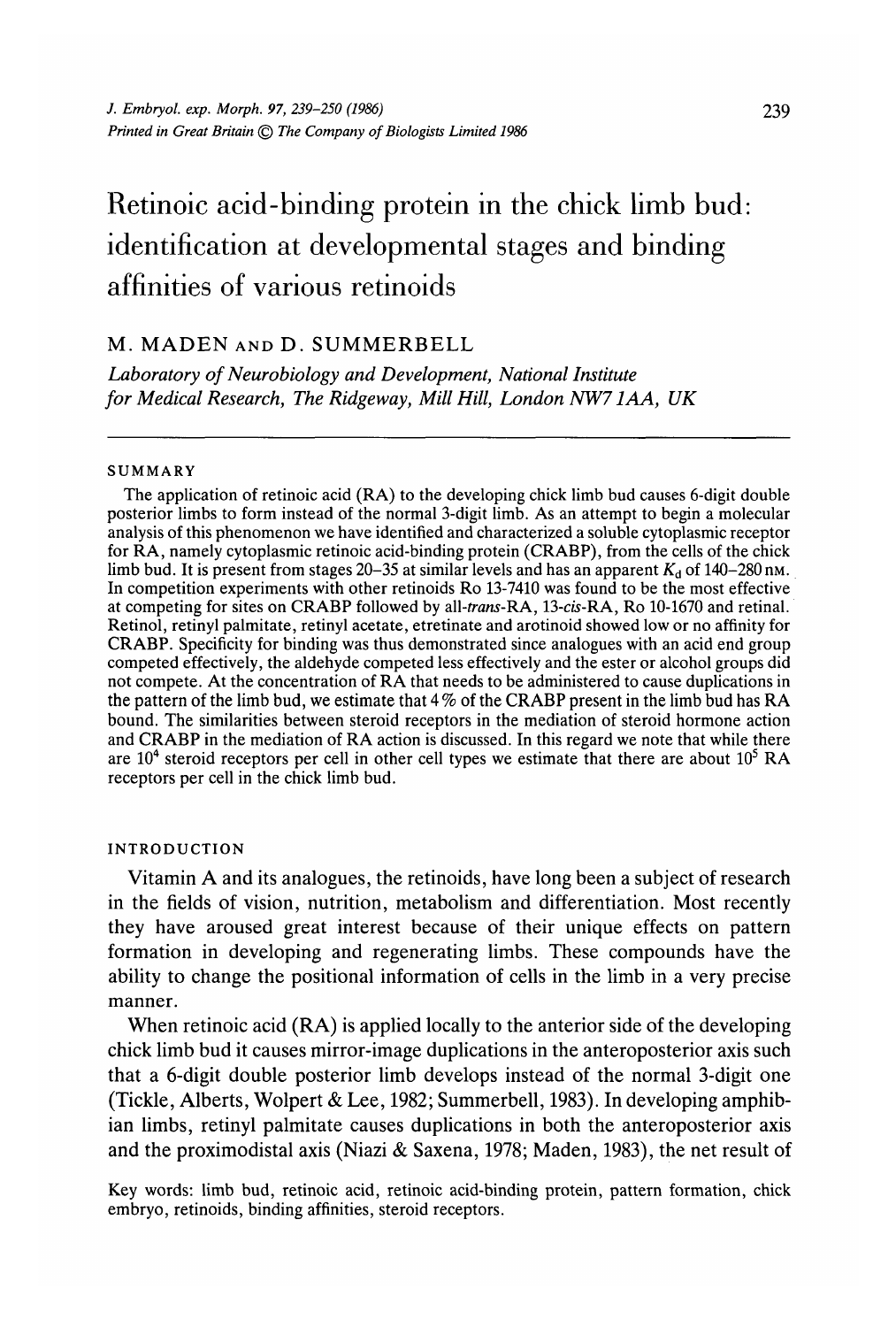which can be the production of a complete pair of limbs including the girdle growing out from the foot. The regenerating limbs of amphibians also duplicate in the proximodistal axis after retinoid administration (Maden, 1982; Thoms  $\&$ Stocum, 1984) and can be made to reveal anteroposterior effects after appropriate surgery (Stocum & Thoms, 1984).

As far as mechanisms are concerned we have no idea of precisely what retinoids are doing to limb cells when they are respecified in this manner. However, in the chick limb bud, the striking similarity between retinoic acid effects and the result of grafting the zone of polarizing activity (Tickle, Summerbell & Wolpert, 1975) led to the suggestion that either retinoic acid itself is a morphogen or that it is acting locally to convert adjacent tissue into a signalling region (Tickle, 1983; Summerbell, 1983). The similarities extend not only to the obvious morphological structure, but also to dose dependency, position effects and time dependency. Most recently, data showing that retinoic acid becomes distributed across the anteroposterior axis of the chick limb bud in the same graded fashion as the putative morphogen released by the zone of polarizing activity have provided support for the former suggestion (Tickle, Lee & Eichele, 1985; Eichele, Tickle & Alberts, 1985). More than this we do not yet know, but some insights may be gained by looking at how retinoids are thought to act in other systems.

One view of the action of retinoids on cells is the steroid model whereby retinoids enter the cell, bind to a specific cytoplasmic receptor, are transported to the nucleus and change the pattern of gene transcription, which results in altered cell morphology (Roberts & Sporn, 1984). The involvement of specific cytoplasmic receptors, the retinoid-binding proteins, is central and considerable evidence has accumulated in support of this contention. For example, the distribution of cytoplasmic retinol-binding protein (CRBP) and cytoplasmic retinoic acid-binding protein (CRABP) in various tissues, mostly of mammalian origin, correlates with the requirement of that tissue for vitamin A (Chytil  $\&$  Ong, 1984). CRABP is usually present at high levels in tumours, but at low levels or absent in the corresponding normal tissues (Ong, Page & Chytil, 1975; Palan & Romney, 1980; Mehta, Cerny & Moon, 1980; Ong, Goodwin, Jeese & Griffin, 1982). Teratocarcinoma cells and other cancer cell lines which normally respond to retinoic acid contain CRABP, but mutants selected for their lack of responsiveness have lost their binding proteins (Schindler, Matthaei & Sherman, 1981; Wang & Gudas, 1984; Marth, Mayer & Daxenbichler, 1984).

Thus an obvious question to ask with regard to the action of retinoic acid (RA) on the chick limb bud is whether it contains CRABP at stages that are susceptible to RA-induced pattern alterations. We report here the detection and partial characterization of CRABP from the cytoplasm of the cells of the chick limb bud, the binding of various analogues to this receptor and discuss its possible role in RA-induced pattern respecification.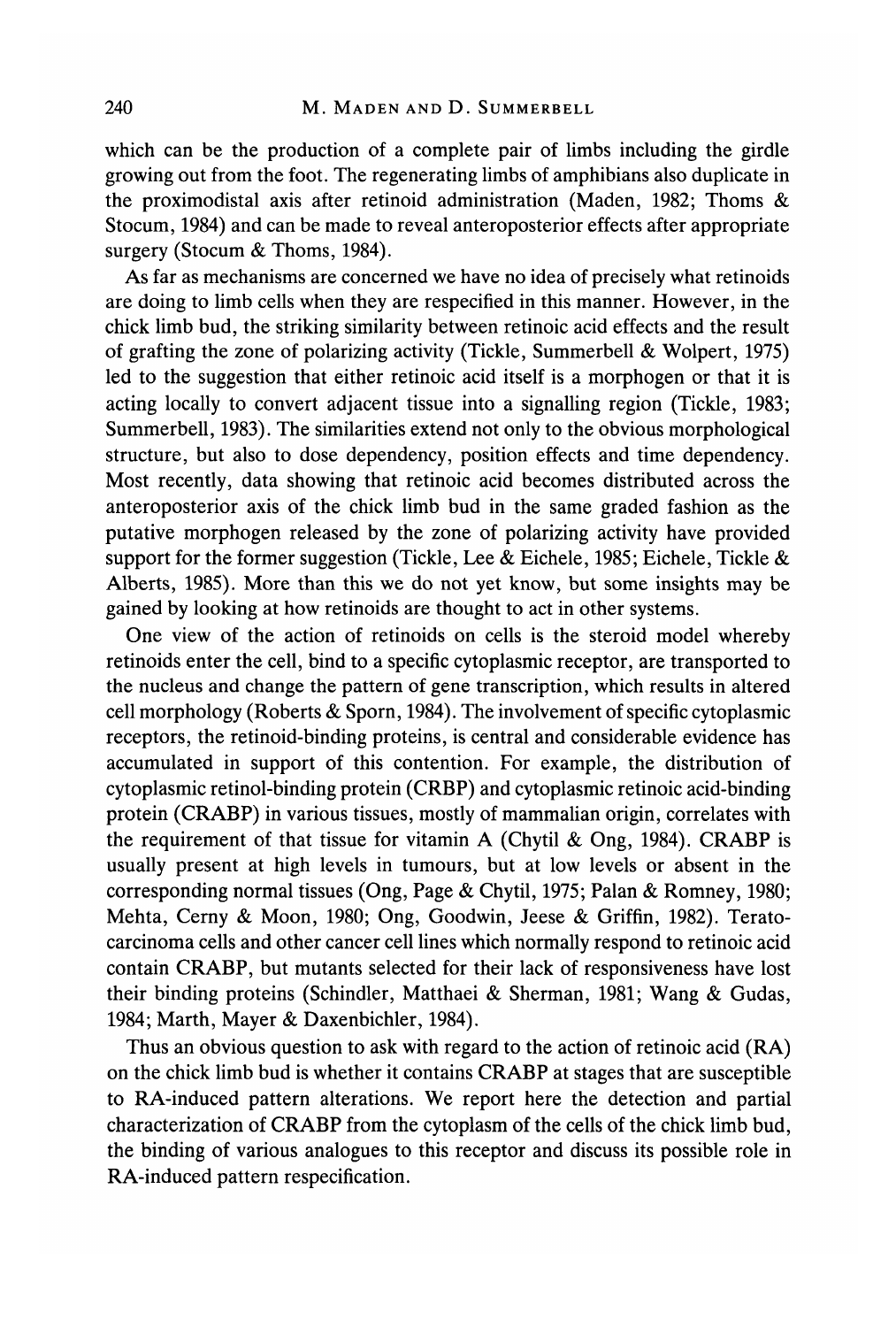

Fig. 1. *Camera lucida* drawings of chick limb buds to show the stage of development at which the experiments were performed. Bar, 1 mm.

#### MATERIALS AND METHODS

Fertilized chick eggs from a mixed local flock (Needle Farm) were incubated to stages 20-35 (Fig. 1). At stages 20, 21, 22, 25, 30 and 35 forelimbs were removed from embryos and frozen in liquid nitrogen until enough material had been accumulated.

## *Retinoids*

[11,12<sup>-3</sup>H]all-*trans*-retinoic acid (30 Cimmol<sup>-1</sup>) and the synthetic analogues Ro 10-9359 (etretinate: ethyl all-trans-9-(4-methoxy-2,3,6-trimethylphenyl)-3,7-dimethyl-2,4,6,8-nonatetraenoate), Ro 10-1670 (all-trans-9-(4-methoxy-2,3,6-trimethylphenyl)-3,7-dimethyl-2,4,6,8-nonatetraenoic acid), Ro 13-7410 ( $p$ -[(E)-2-(5,6,7,8-tetrahydro-5,5,8,8-tetramethyl-2-naphthyl)-1propenyl] benzoic acid) and Ro 13-6298 (arotinoid: ethyl *p-[(E)-2-(5,*6,7,8-tetrahydro-5,5,8,8 **tetrametnyl-2-naphthyl)-l-propenyl] benzoate) were kindly provided by Hoffman-La Roche &** Co. Ltd, Basel. 13-ds-retinoic acid was a gift from Dr C. Tickle, The Middlesex Hospital Medical School, London, and all other retinoids were purchased from Sigma. The purity of all*trans-RA* and 13-cis-RA was determined by reverse phase HPLC using a  $\mu$ Bondapak C<sub>18</sub> column with 0.01 M sodium acetate methanol: water 80:20 as the buffer (McCormick, Napoli & DeLuca, 1978).

## *Cytosol preparation*

Limb buds were homogenized in 1 ml of ice-cold phosphate-buffered saline  $(PBS = 0.03 \text{ m})$ sodium phosphate buffer,  $pH7-2$  in  $0.1 \text{M NaCl}$  in a Dounce homogenizer. Samples were then spun at 100000 g for 1 h at  $4^{\circ}$ C in a Spinco SW50.1 rotor. The protein content of the supernatant was measured with the Pierce protein assay reagent (Pierce Chemical Company, Rockford, Illinois) using bovine serum albumin as the standard. The preparations were then aliquotted and stored at  $-80^{\circ}$ C until use.

#### *Binding assay*

Samples for assays contained about 400  $\mu$ g of protein in 40-125  $\mu$ l. Each was diluted to 500  $\mu$ l with PBS, 66 nm of  $[3H]$ all-trans-retinoic acid was added in 10  $\mu$ l dimethylsulphoxide (DMSO) with or without  $100 \times$  molar excess of unlabelled all-*trans*-RA, also in  $10 \mu$ l DMSO. The mixtures were incubated at 4°C for 4h. They were then dialysed against PBS for 24h at 4°C, placed on 4-5 ml 5-20% sucrose gradients and spun at 180 000*g* for 17 h in an SW50.1 rotor at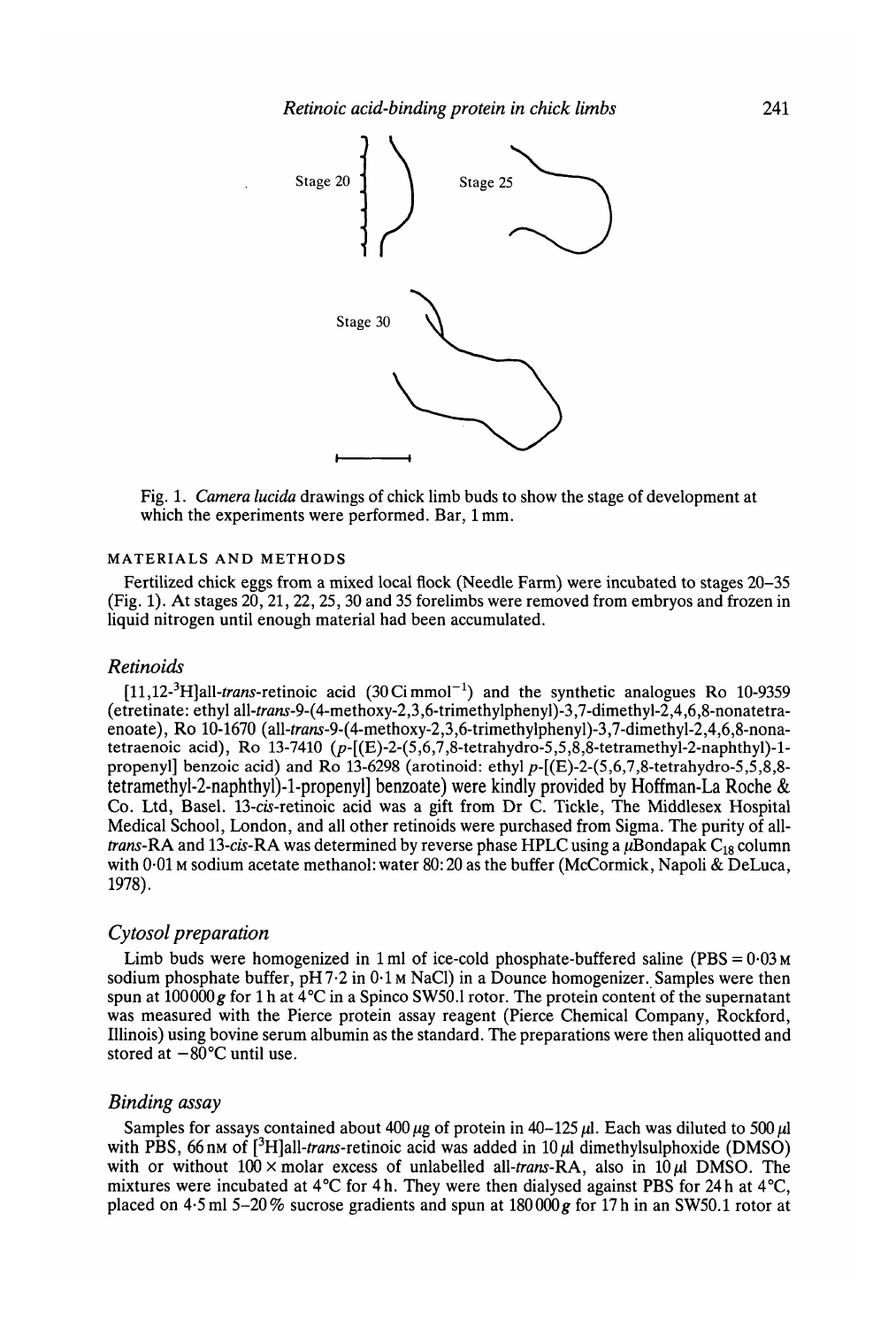4°C using a Beckman L2-65B Ultracentrifuge. Gradients were separated into five drop fractions  $(180 \,\mu)$ , the refractive index of each fraction was checked and radioactivity counted in 10 ml Liquiscint (National Diagnostics).

Bovine serum albumin (BSA) and myoglobin were used as relative molecular mass markers (4-6 S and 2S) on separate gradients, their positions on the gradient being determined by the  $OD_{280}$  reading. Specific binding was demonstrated with the addition of 100  $\times$  molar excess cold all-*trans*-RA and quantified by determining the drop in cts min<sup>-1</sup> in the 2S region of the gradient (between fractions with refractive index  $1.3425$  and  $1.3475$ ). The values obtained assumed a single binding site for retinoic acid and were for comparisons between stages and not intended to be absolute measures of the amount of CRABP in limb buds.

#### *Saturation analysis*

Protein samples (400  $\mu$ g in 500  $\mu$ l PBS) were incubated at 4°C for 4h with increasing concentrations of <sup>3</sup>H-RA from 1-220 nm with or without 100  $\times$  molar excess of unlabelled all*trans-KA.* They were dialysed, spun and fractionated as described above. Specific binding was calculated and a Scatchard analysis performed.

#### *Competition studies*

For competition studies, protein samples (400  $\mu$ g protein in 500  $\mu$ l PBS) were incubated for 4 h at  $4^{\circ}$ C with 130 nm <sup>3</sup>H-RA in 10 *ul* DMSO and from 0.33 to 500  $\times$  molar excesses of unlabelled analogues also in  $10 \mu l$  DMSO. The analogues added were retinol, retinyl palmitate, retinyl acetate, retinal, 13-cw-RA, Ro 10-9359, Ro 10-1670, Ro 13-7410 and Ro 13-6298. Samples were then dialysed for 24 h, spun on a sucrose gradient and fractionated as described above. The decrease in binding caused by the analogues was quantified and plotted against concentration of ligand. The 50% intercept  $(IC_{50})$  was used as a comparative value.

#### RESULTS

## *Presence of CRABP at various stages*

We began by examining stage 20 limb buds (Fig. 1), which are still susceptible to pattern changes induced by retinoic acid (Summerbell & Harvey, 1983). At this stage the limb bud forms a small protrusion from the flank of the embryo, consisting of an apparently homogeneous mass of mesenchymal cells surrounded by a thin layer of ectoderm. Cytoplasmic protein preparations incubated with 66 nm  $[3H]$ *trans*-retinoic acid ( $3H$ -RA) showed a single peak of radioactivity on a 5-20 % sucrose gradient (Fig. 2A). The peak cosedimented with myoglobin run on a separate gradient, suggesting an approximate relative molecular mass of 17000, and could be abolished when incubated in the presence of  $100 \times$  molar excess cold *trans-RA* (Fig. 2A). This indicated the presence of a specific, saturable receptor for retinoic acid.

At later stages of limb development, differentiation begins and the characteristic shape of the limb is manifest (Fig. 1). These stages also have CRABP present (Fig. 2B-D). Indeed, at all stages tested (20, 21, 22, 25, 30, 35) the receptor was present at approximately similar levels per mg of cytosolic protein (Table 1), although there is some suggestion of a decrease at stages 25 and 30. These levels are similar to those found in embryonic chick skin (Maden & Summerbell, unpublished data), a tissue that is also susceptible to retinoidinduced pattern changes (Dhouailly, 1982). Thus CRABP is present during the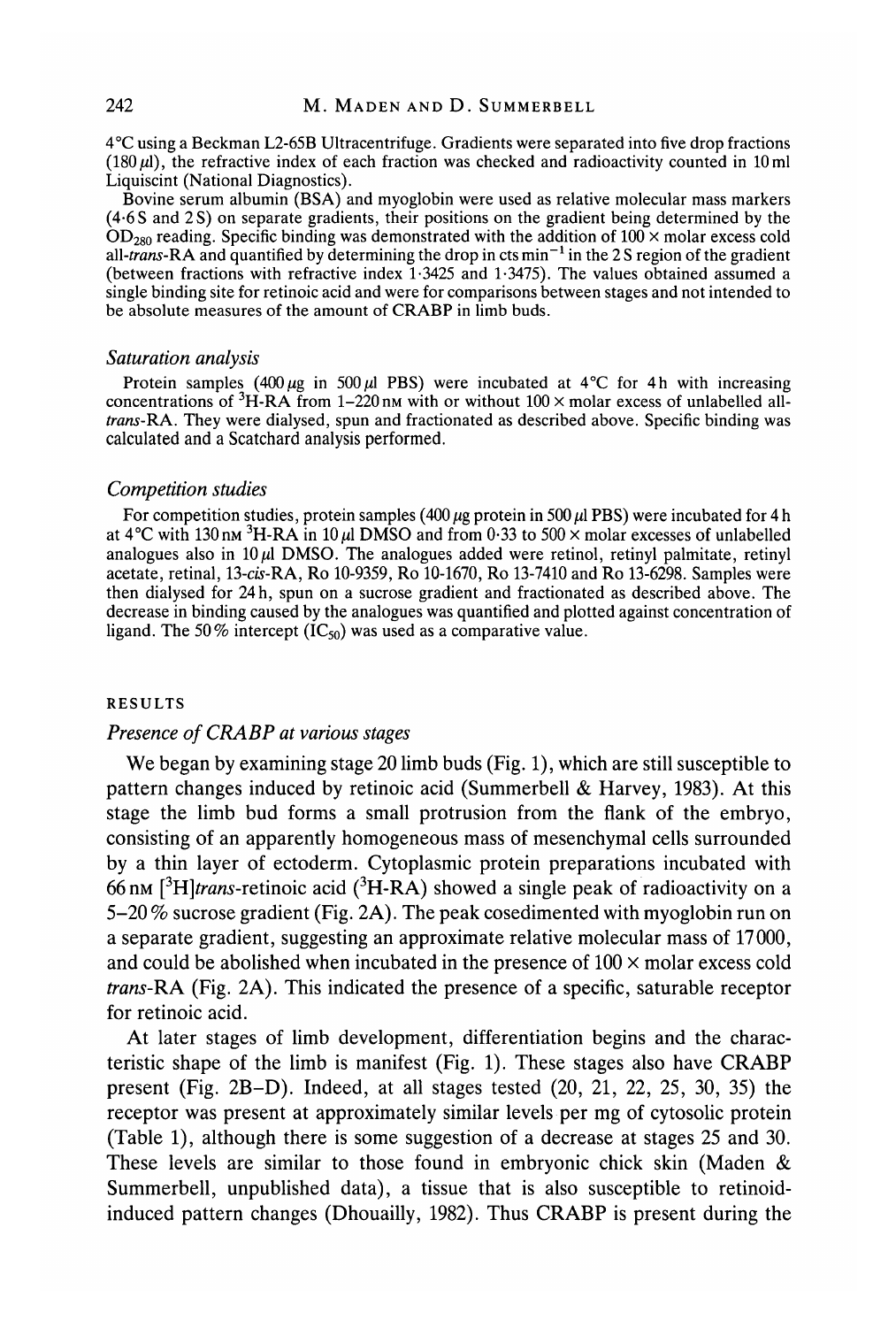early stages of limb development that are sensitive to the patterning effect of RA (around stage 20) and also at later stages when teratogenic effects generally appear after RA administration (Summerbell, 1983).



Fig. 2. Sucrose density gradient profiles of chick limb bud cytosols from various stages after incubation with 66 nm  $[^3H]$ all-*trans*-retinoic acid alone ( $\bullet$ — $\bullet$ ) or in the presence of  $100 \times M$  excess cold all-*trans-RA* ( $\triangle$ -- $\triangle$ ). The single peak of radioactivity which disappears with excess cold *a\l-trans-RA* indicates the presence of a specific, saturable receptor for retinoic acid, cellular retinoic acid-binding protein (CRABP). The peak of radioactivity coincides with the position of myoglobin (arrow) run on a separate gradient suggesting a relative molecular mass in the range of 17 000. (A) Stage 20; (B) stage 25; ( $\overline{C}$ ) stage 30; (D) stage 35.

Table 1. *Estimates of the amount of CRABP in the chick limb bud at various stages of development*

| Stage                                                       | Amount<br>(pmoles mg <sup>-1</sup> cytosolic protein)                   |  |
|-------------------------------------------------------------|-------------------------------------------------------------------------|--|
| $20 (n = 5)$<br>$25(n=5)$<br>$30 (n = 3)$<br>35 ( $n = 5$ ) | $6.08 \pm 0.52*$<br>$4.76 \pm 0.22$<br>$4.46 \pm 0.2$<br>$6.66 \pm 0.8$ |  |
| $*$ $\pm$ s.p.<br>See Fig. 1 for drawings of the stages.    |                                                                         |  |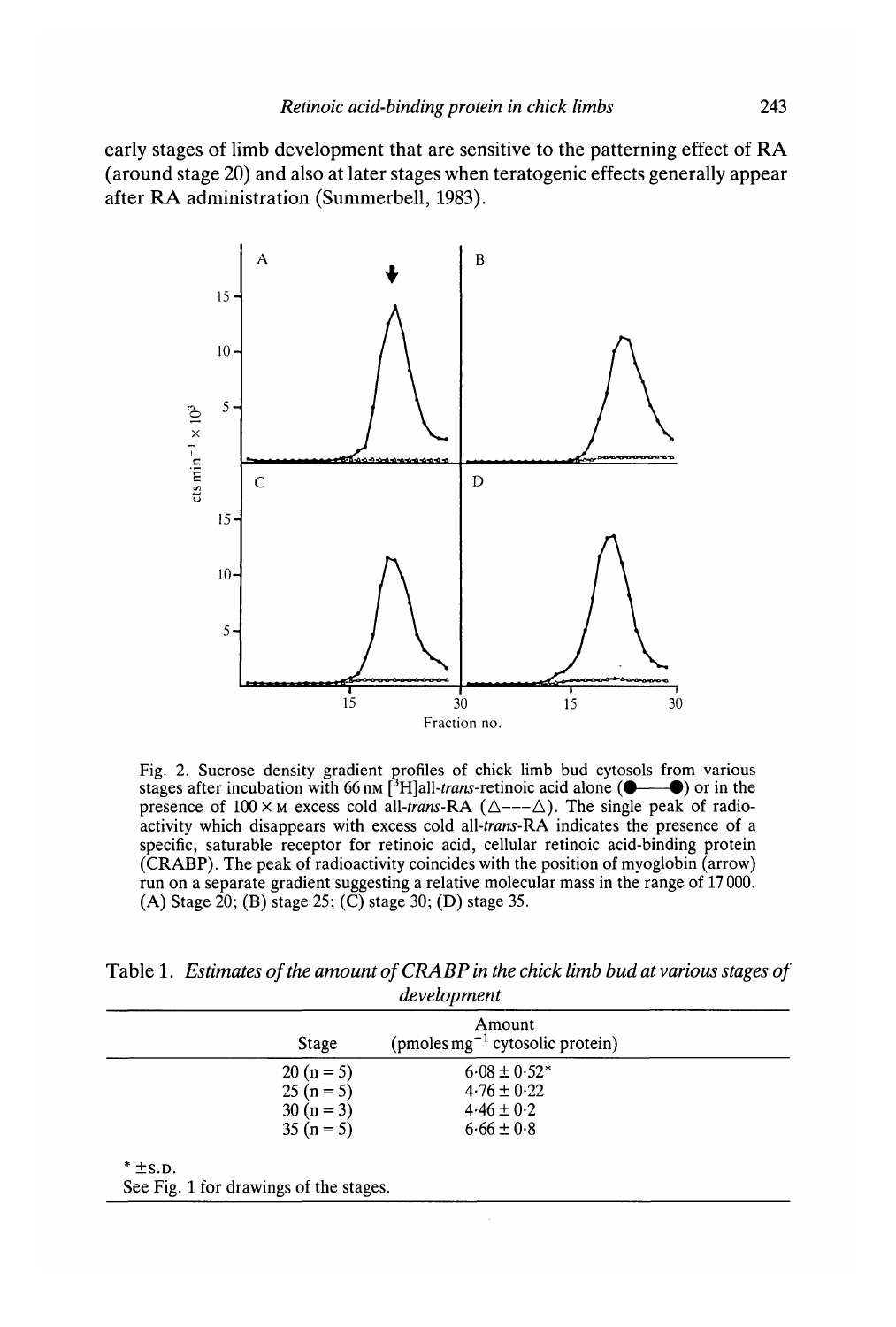## *Saturation analysis*

Scatchard plots of several sets of data from stage 25 and 30 CRABP gave estimates of 140–280 nm for the dissociation constant  $(K_d)$ , which is at the upper end of the range of  $K_d$  values from other tissues. These estimates vary from  $2 \text{ nm}$ (mouse limb buds: Kwarta, Kimmel, Kimmel & Slikker, 1985) and  $4.2 \text{ nm}$  (rat testis: Ong & Chytil, 1978) to 318 nm (rat testis: Bonelli & DeLuca, 1985) and  $400 \text{ nm}$  (human skin: Siegenthaler & Saurat, 1985). The total specific binding capacity was estimated to be  $14-28$  pmoles CRABP mg<sup>-1</sup> cytosol protein, the same value obtained from mouse limb buds (Kwarta *et al.* 1985). The plots were consistent with a single binding site.

## *Competition studies*

The relative binding affinities of various vitamin A analogues to this chick limb bud CRABP were determined in competition experiments. We first examined the competition with  $100 \times$  molar excesses of each of nine analogues. Retinol, retinyl palmitate, retinyl acetate, etretinate (Ro 10-9359) and arotinoid (Ro 13-6298) did not compete for binding to CRABP (Fig. 3A; Table 2). Increasing the molar excess of arotinoid to  $\times 300$  or etretinate to  $\times 500$  did not reveal any competition either. The terminal end group of etretinate and arotinoid is  $-COOC<sub>2</sub>H<sub>5</sub>$ : thus neither esters nor the alcohol can compete for binding to CRABP.

On the other hand, retinal did compete, but not as effectively as *a\\-trans-RA,* whereas 13-cis-RA, Ro 13-7410 and Ro 10-1670 did compete as effectively as all*trans-RA* at  $100 \times$  molar excess (Fig. 3A). Ro 10-1670 is the free acid of etretinate and Ro 13-7410 is the free acid of arotinoid. Thus the binding to CRABP is largely specific for an acid end group although the aldehyde can compete to a certain extent.

We then examined in more detail the relative efficacies of the binding of retinal, 13-cis-RA, Ro 13-7410 and Ro 10-1670. We began by determining the  $50\%$ displacement level  $(IC_{50})$  of all-*trans-RA*. Low excesses ( $\times$ 0.33 or 1) decreased significantly the binding of label and the  $IC_{50}$  was reached at a value of about  $\times 3.5$ . When the displacement curve was plotted the molarity of all-*trans*-RA at  $IC_{50}$  was  $1.9\times10^{-7}$ M (Fig. 3B; Table 2). The same experiment using Ro 13-7410 gave a slightly lower value of  $1.0 \times 10^{-7}$  M, suggesting that this analogue may be more effective at binding to CRABP than its natural ligand. 13-cis-RA, the isomer of alltrans-RA, gave an IC<sub>50</sub> of 6·6×10<sup>-7</sup> M (Fig. 3B). This means that *cis*-RA is three to four times less effective at competing for sites on CRABP than *a\\-trans-RA.* Ro 10-1670 gave a value of  $1.8 \times 10^{-6}$  M, which is about ten times less effective than all-*trans*-RA, and retinal gave a value of  $2.2 \times 10^{-6}$  m, which is about twelve times less effective (Table 2).

We can therefore rank these analogues in order of binding efficacy to CRABP thus: Ro  $13-7410 >$  all-*trans-RA > 13-cis-RA > Ro 10-1670 > retinal and those* with low or no affinity are retinol, retinyl palmitate, retinyl acetate, etretinate and arotinoid.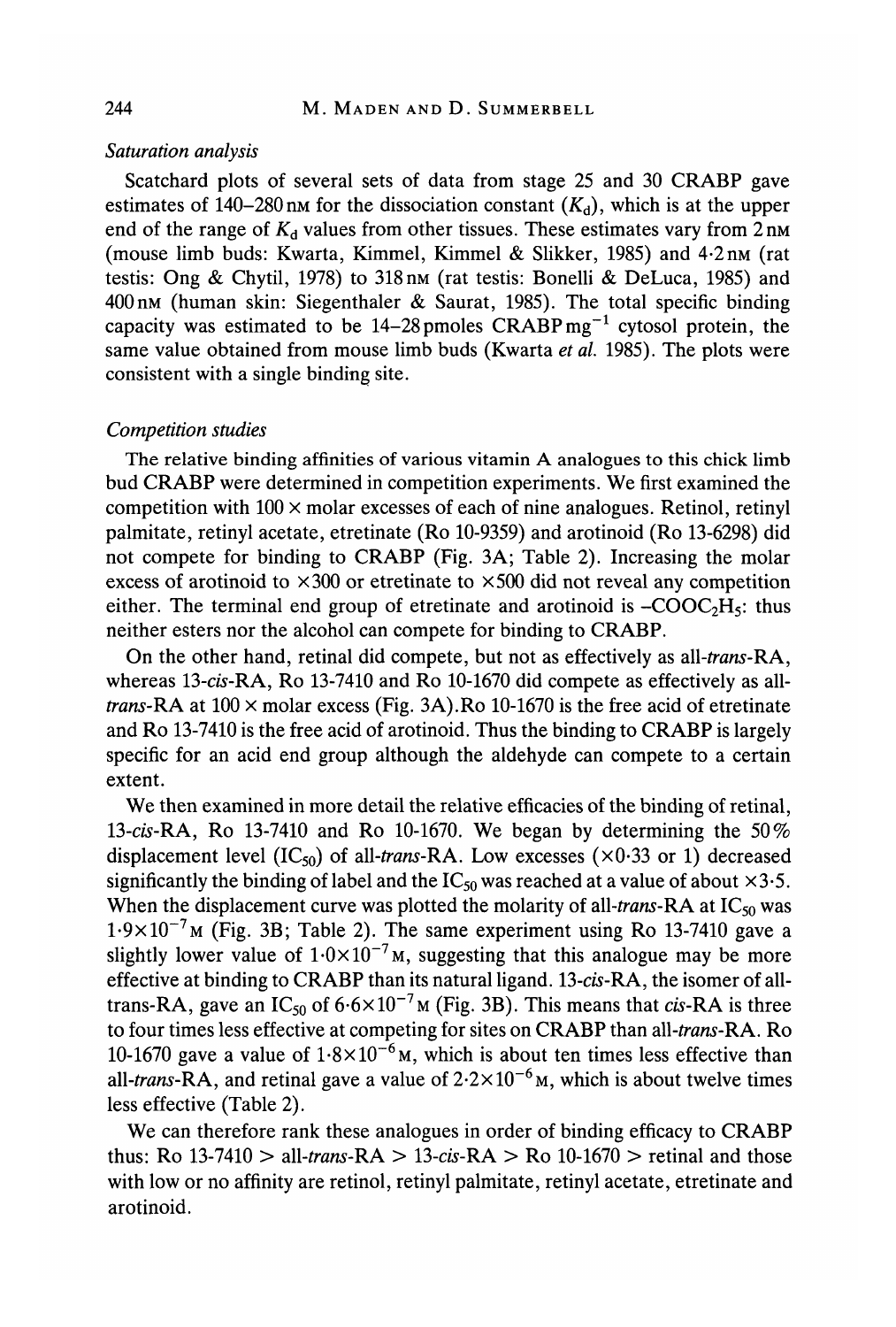#### DISCUSSION

The graded response of the chick limb bud to RA, whereby more duplicated digits are produced as the dose increases suggested to Tickle *et al.* (1985) that a specific receptor protein may mediate the acquisition of positional information. Here we have demonstrated that there is indeed a specific cellular receptor for retinoic acid in the developing chick limb bud. It is present at least from stage 20 to stage 35, has an apparent  $K_d$  of 140-280 nm and shows specificity for an acid terminal group. But does this mean that CRABP plays a role in the mechanism of RA-induced pattern alterations? Several points can be made to support this contention.

First, we can estimate how the concentration of CRABP in the limb bud is related to the amount of RA needed to cause duplications. If RA is in an excess then it would be unlikely to act *via* CRABP because the receptor-ligand complexes would be saturated. Conversely, if the CRABP concentration is in excess compared to RA then it would be unlikely to be acting primarily as a receptor for RA. Tickle *et al.* (1985) have deduced that 7-6 pg of RA per limb bud gives a full duplication, which is 25 fmoles of RA. We estimate above that there is about 5pmoles of CRABP per mg cytosol protein, which is 125fmoles CRABP per limb bud. Therefore the amount of RA needed to cause duplications lies on the linear part of the binding curve where the percentage of sites occupied is proportional to the concentration of RA.



Fig. 3. (A) Competition with other analogues. Aliquots of stage 30 chick limb bud cytosols incubated with  $[{}^3H]$ all-trans-RA alone  $(\bullet \rightarrow \bullet)$  or in the presence of  $100 \times M$  excess of retinyl palmitate ( $\blacktriangle$ --- $\blacktriangle$ ), retinal (\*---\*), 13-cis-RA ( $\blacksquare$ - $\blacksquare$ ) or all-*trans*-RA  $(O---O)$ . Retinol palmitate does not compete for binding of the labelled ligand to CRABP whereas retinal and 13-cis-RA do, the latter being more effective than the former. The arrow indicates the position of the myoglobin marker. (B) The displacement of bound  $[^3H]$ all-trans-RA from stage 30 CRABP by increasing molar excesses of all-trans-RA  $(\blacksquare \longrightarrow \blacksquare)$ , 13-cis-RA  $(\blacktriangle - - \blacktriangle)$  and Ro 10-1670  $($   $\bullet$   $\bullet$   $\bullet$   $\bullet$ ). The molarity of excess analogue (ordinate) at the 50% displacement level (abscissa) is the  $IC_{50}$  value recorded in Table 2.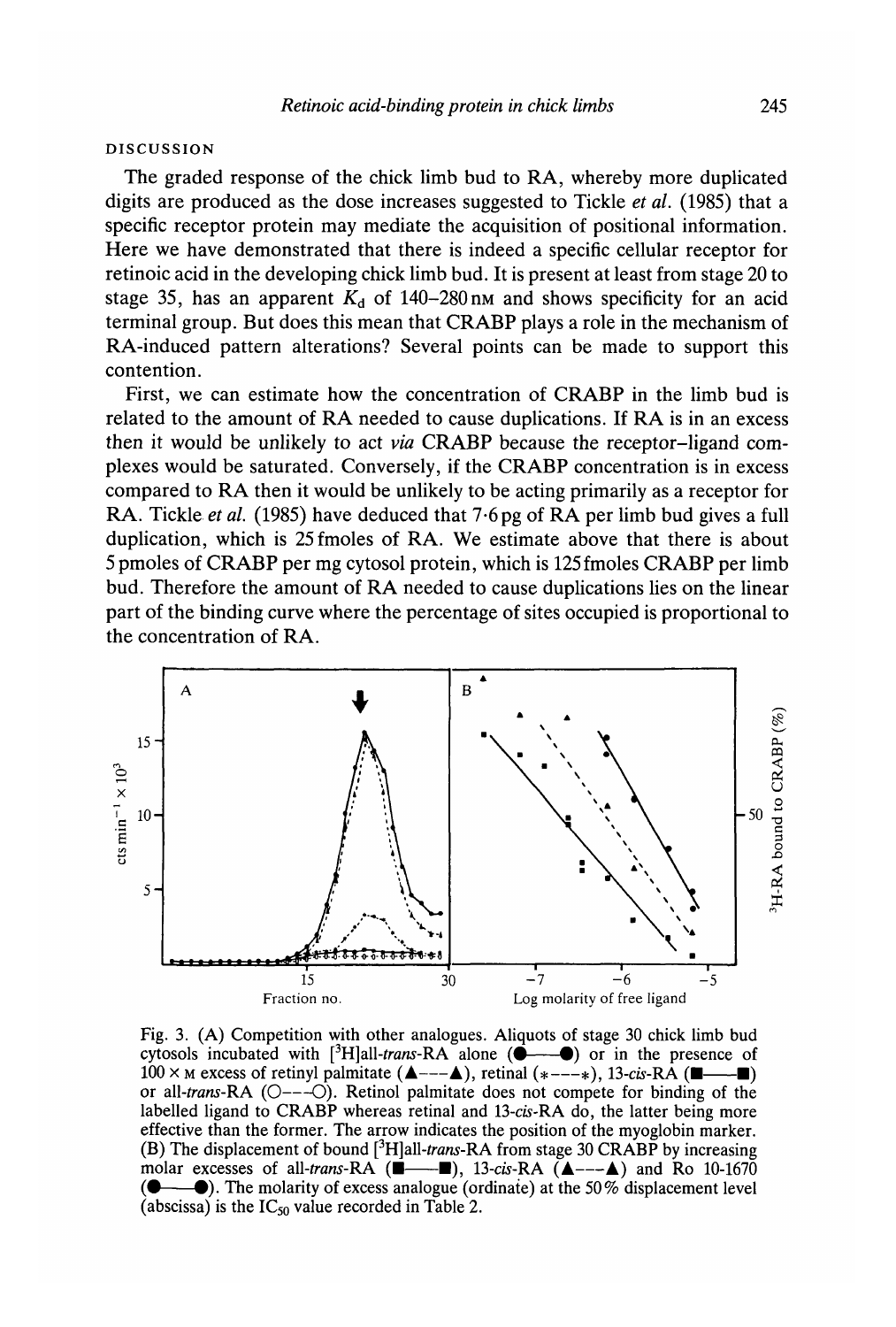Second, CRABP was present at high levels during those stages of limb development when RA changes the positional information of cells in the anteroposterior axis (around stage 20: Summerbell & Harvey, 1983). It is also present at similar levels in embryonic chick skin (Sani & Hill, 1976; Maden & Summerbell, unpublished data) and in this system RA changes the pattern of development by causing feathers to form instead of scales (Dhouailly, 1982). In the regenerating amphibian limb RA changes the positional information of blastemal cells (see Introduction) and the levels of CRABP are four times higher at RAsusceptible stages (Keeble & Maden, 1986a). These correlations suggest a role for CRABP in the mechanism of action of RA. Of course, it must be said that the mere presence of CRABP does not imply that pattern changes will, of necessity, occur. In the chick limb bud the capacity to regulate in the anteroposterior axis has almost disappeared by stage 24/25 (Summerbell, 1974) so despite the presence of CRABP at stages 25+, RA could not be expected to cause pattern alterations. CRABP has been identified in the mouse limb bud (Kwarta *et al.* 1985), but RA

| Analogue                | Structure                                          | Competition at<br>$100 \times$ м excess | $IC_{50}$              |
|-------------------------|----------------------------------------------------|-----------------------------------------|------------------------|
| Ro 13-7410 (TTNPB)      | соон                                               | $+$                                     | $1.0\times10^{-7}$ M   |
| all-trans-RA            | COOH                                               | $+$                                     | $1.9 \times 10^{-7}$ M |
| $13$ -cis-RA            | соон                                               | $\ddot{}$                               | $6.6 \times 10^{-7}$ M |
| Ro 10-1670              | COOH<br>CHO                                        | $\ddot{}$                               | $1.8 \times 10^{-6}$ M |
| Retinal                 |                                                    | $+$                                     | $2.2 \times 10^{-6}$ M |
| Ro 13-6298 (arotinoid)  | COOC <sub>2</sub> H5                               |                                         |                        |
| Ro 10-9359 (etretinate) | ϹϘϘϹϧͰͿϛ<br>CH <sub>3</sub> O                      |                                         |                        |
| Retinol                 | <b>CH<sub>2</sub>OH</b>                            |                                         |                        |
| Retinyl acetate         | <b>Н<sub>2</sub>ОСОСН<sub>1</sub></b>              |                                         |                        |
| Retinyl palmitate       | CH <sub>2</sub> OCOC <sub>15</sub> H <sub>31</sub> |                                         |                        |

Table 2. *Structures and binding efficacy of various retinoids to stage 30 chick limb bud CRABP*

The  $IC_{50}$  value was obtained from the data in Fig. 3B and additional data not shown.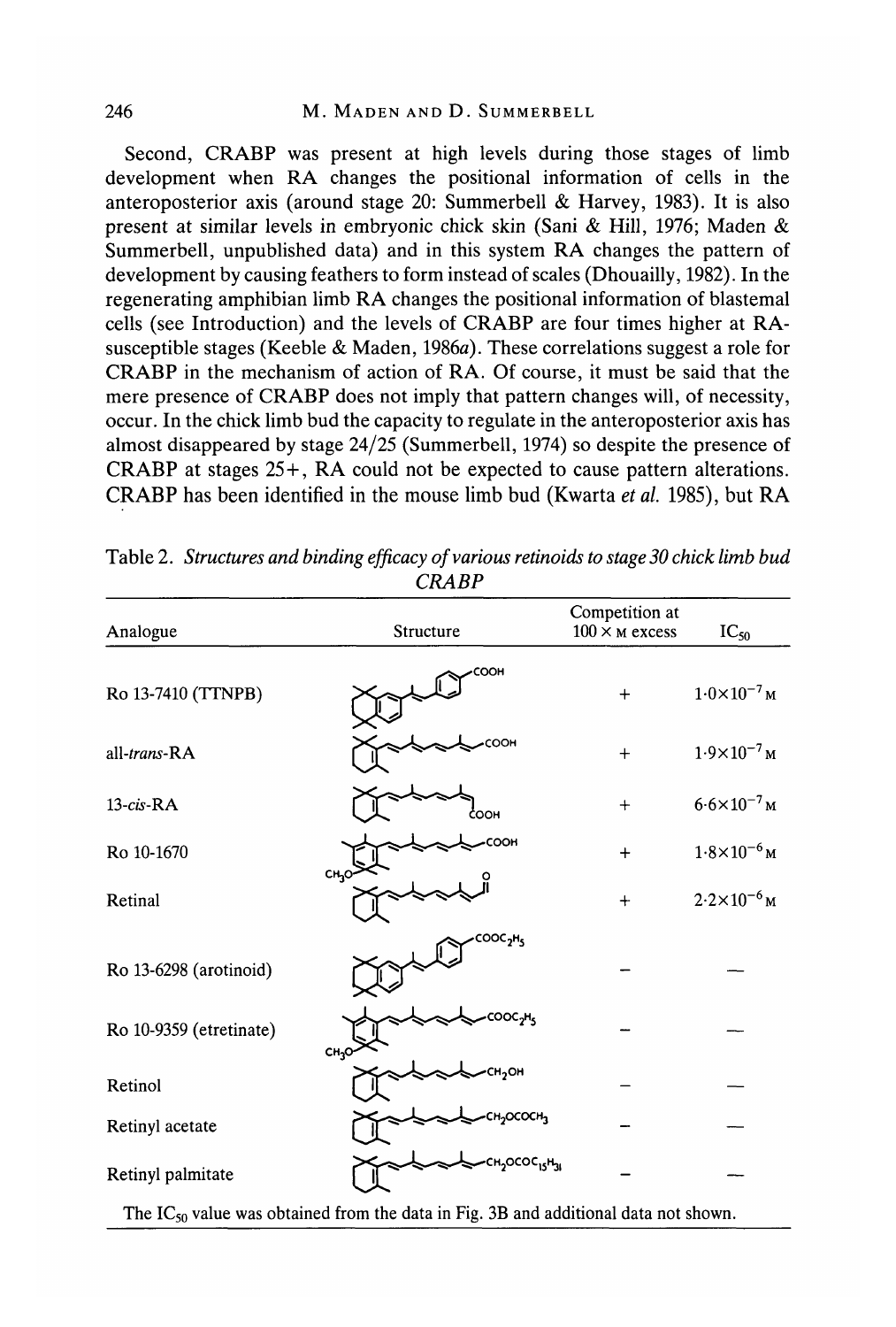administration to pregnant mice only produces teratogenic effects on these embryonic limbs (Kochhar, 1977). Similarly in culture systems some cell lines are refractory to the effects of RA despite having normal levels of CRABP (Matthaei, Andrews & Bronson, 1983; Lacroix, L'Heureux & Bhat, 1984). Nevertheless, the evidence presented in the Introduction suggests that the presence of CRABP may well be a precondition for the action of RA.

Third, in both the chick limb bud (Maden & Summerbell, unpublished data) and the regenerating amphibian limb (Keeble  $\&$  Maden, 1986b) we have shown that  ${}^{3}$ H-RA enters the nuclei of limb cells. Thus the suggested mode of action of RA, whereby it enters the cells, binds to CRABP, the CRABP-RA complex is transported to the nucleus and changes gene transcription, may well be operating to change the positional information of limb cells. Indeed, changes in protein synthetic profiles in RA-treated regenerating blastemas have been identified on 2- D gels (Slack, 1983). We are currently exploring in greater detail this postulated mode of action.

Fourth, competition studies with retinoid analogues are performed to correlate binding activity with biological activity (Lotan, Neumann & Lotan, 1980; Trown *etal.* 1980; Sani *etal.* 1984). Such correlations, if they exist, provide evidence that CRABP mediates the biological effects of RA. Thus with chick limb bud CRABP we obtained the following binding efficacy: Ro 13-7410 > all-*trans-RA* > 13-cis- $RA > Ro$  10-1670 > retinal. Retinol, retinyl palmitate, retinyl acetate, etretinate and arotinoid showed little or no affinity (Table 2). So far we only know that Ro 13-7410 is more effective than *a\\-trans-RA* (Eichele *et al.* 1985), that *a\\-trans-RA* is more effective than 13-cis-RA (Tickle *et al.* 1985) and that retinyl palmitate does not appear to be active in the chick limb bud (Summerbell & Harvey, 1983). Ro 13-7410 is also the most active analogue in altering feather morphogenesis in chick skin (Cadi, Pautou & Dhouailly, 1984) and 13-cis-RA is less active than all-*trans*-RA as a teratogen of the mouse limb bud (Kochhar, Penner & Tellone, 1984). These limited biological efficacy data that we have fit well with the binding studies reported here although they ignore the possibility of differential uptake and differential metabolism of these retinoids by the cells of the limb bud (e.g. Eichele *et al.* 1985). They may be converted to active or inactive metabolites before binding to CRABP and thus invalidate the above comparisons. For example, etretinate can alter pattern formation in the regenerating amphibian limb, although it is less active than all-trans-RA (Kim & Stocum, unpublished data) but etretinate shows little or no affinity for amphibian blastemal CRABP (Keeble, unpublished data). However, etretinate is known to be metabolized to its free acid Ro 10-1610 (Paravicini *et al.* 1984) and this compound does bind to CRABP. With these provisos in mind the analogues used here for binding studies are currently being tested on the chick limb bud for their biological efficacy in inducing pattern alterations.

In conclusion, the above considerations provide evidence to support the steroid model as a possible explanation for the mode of action of retinoic acid on the chick limb bud. If this is the case and RA acts *via* the genome then we may be able to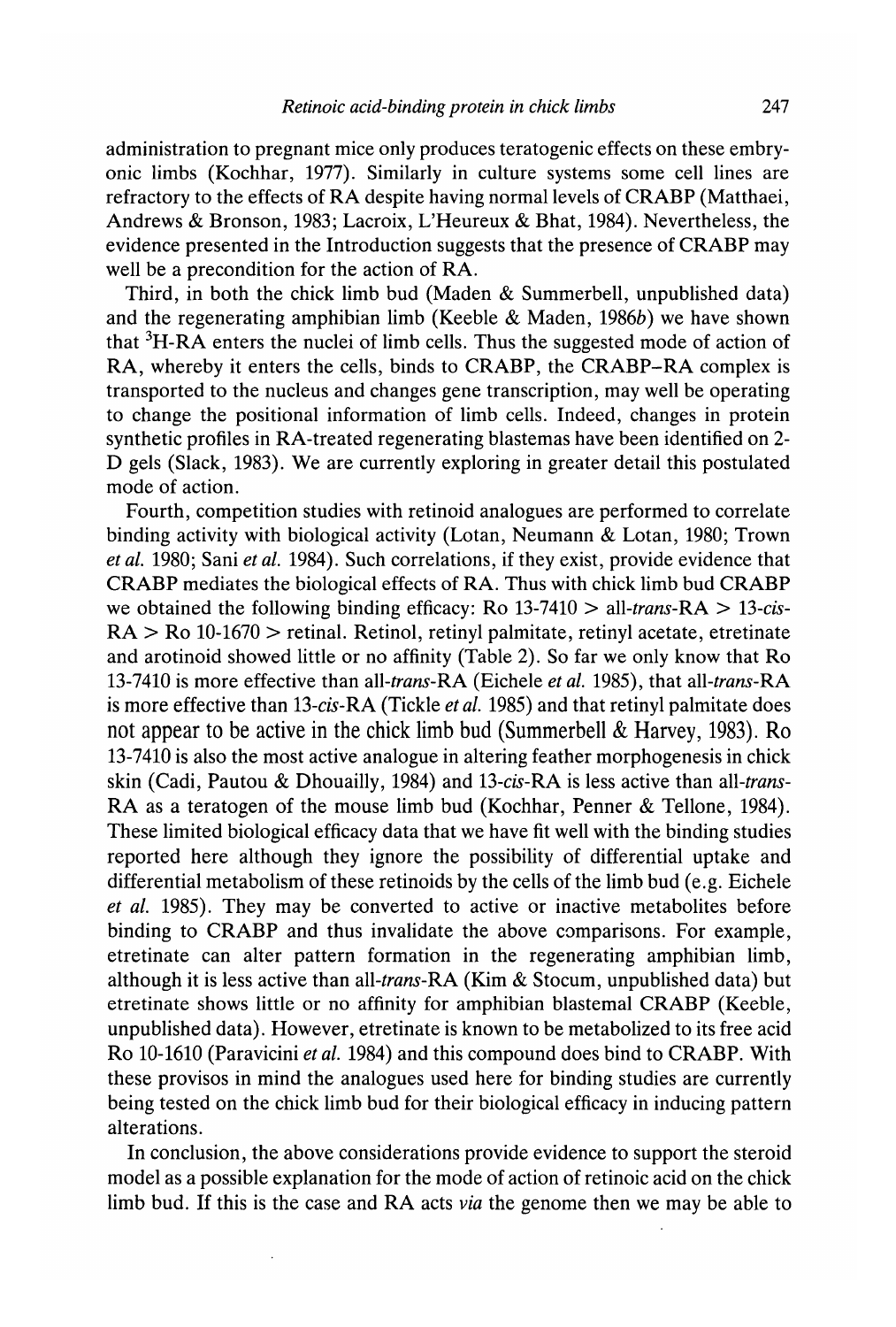identify the genes responsible for the control of pattern formation during limb development.

We thank Hoffmann-La Roche, Basel, for many generous gifts of labelled and unlabelled retinoids and Katriye Mustafa for excellent technical assistance.

#### REFERENCES

- BONELLI, F. C. & DELUCA, L. M. (1985). A high-performance liquid chromatography technique that separates cellular retinol-binding protein from cellular retinoic acid-binding protein. *Analyt. Biochem.* 147, 251-257.
- CADI, R., PAUTOU, M.-P. & DHOUAILLY, D. (1984). Structure-activity relationships of retinoids in the morphogenesis of cutaneous appendages in the chick embryo. *J. invest. Dermat.* 83, 105-109.
- CHYTIL, F. & ONG, D. (1984). Cellular retinoid-binding proteins. In *The Retinoids,* vol. 2 (ed. M. B. Sporn, A. B. Roberts & D. S. Goodman), pp. 90-123. Orlando, Florida: Academic Press.
- DHOUAILLY, D. (1982). Effects of retinoic acid on developmental properties of the foot integument in avian embryo. In *Embryonic Development, PartB: Cellular Aspects,* pp. 309-316. New York: Alan R. Liss.
- EICHELE, G., TICKLE, C. & ALBERTS, B. M. (1985). Studies on the mechanism of retinoid-induced pattern duplications in the early chick limb bud: temporal and spatial aspects. /. *CellBiol.* **101,** 1913-1920.
- KEEBLE, S. & MADEN, M. (1986a). Retinoic acid-binding protein in the axolotl: distribution in mature tissues and time of appearance during limb regeneration. *Devi Biol.* (in press).
- KEEBLE, S. & MADEN, M.  $(1986b)$ . The presence of retinoic acid-binding proteins in amphibian tissues and their possible role in limb regeneration. In *New Discoveries and Technologies in Development.* New York: Alan R. Liss (in press).
- KOCHHAR, D. M. (1977). Cellular basis of congenital limb deformity induced in mice by vitamin A. In *Morphogenesis and Malformations of the Limb* (ed. D. Bergsma & W. Lenz), pp. 111-154. New York: Alan R. Liss.
- KOCHHAR, D. M., PENNER, J. D. & TELLONE, C. I. (1984). Comparative teratogenic activities of two retinoids: effects on palate and limb development. *Teratogenesis, Carcinogenesis and Mutagenesis* 4, 377-387.
- KWARTA, R. F., KIMMEL, C. A., KIMMEL, G. L. & SLIKKER, W. (1985). Identification of the cellular retinoic acid-binding protein (CRABP) within the embryonic mouse (CD-I) limb bud. *Teratology* **32,** 103-111.
- LACROLX, A., L'HEUREUX, N. & BHAT, P. V. (1984). Cytoplasmic retinoic acid-binding protein in retinoic acid resistant human breast cancer sublines. /. *natn. Cancer Inst.* 73, 793-799.
- LOTAN, R., NEUMANN, G. & LOTAN, D. (1980). Relationships among retinoid structure, inhibition of growth and cellular retinoic acid-binding protein in cultured S91 melanoma cells. *Cancer Res.* **40,** 1097-1102.
- MADEN, M. (1982). Vitamin A and pattern formation in the regenerating limb. *Nature, Lond.* **295,** 672-675.
- MADEN, M. (1983). The effect of vitamin A on limb regeneration in *Rana temporaria. Devi Biol.* 98, 409-416.
- MARTH,C, MAYER, I. &DAXENBICHLER, G. (1984). Effect of retinoic acid and4-hydroxytamoxifen on human breast cancer cell lines. *Biochem. Pharmac.* **33,** 2217-2221.
- MATTHAEI, K. I., ANDREWS, P. W. & BRONSON, D. L. (1983). Retinoic acid fails to induce differentiation in human teratocarcinoma cell lines that express high levels of a cellular receptor protein. *Expl Cell Res.* **143,** 471-474.
- MCCORMICK, A. M., NAPOLI, J. L. & DELUCA, H. F. (1978). High pressure liquid chromatographic resolution of vitamin A compounds. *Analyt. Biochem.* 86, 25-33.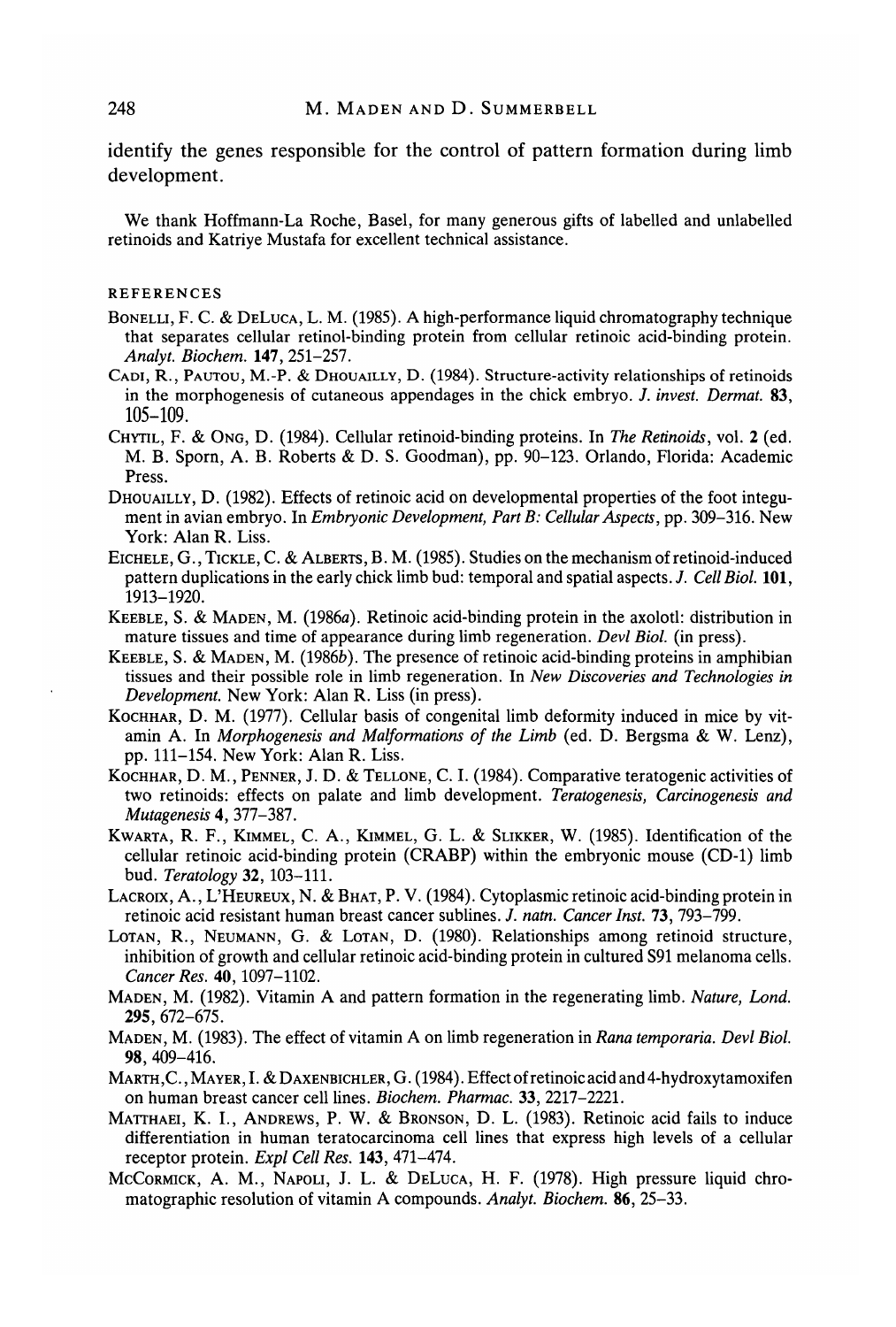- MEHTA, R. G., CERNY, W. L. & MOON, R. C. (1980). Distribution of retinoic acid-binding proteins in normal and neoplastic mammary tissues. *Cancer Res.* **40,** 47-49.
- NIAZI, I. A. & SAXENA, S. (1978). Abnormal hind limb regeneration in tadpoles of the toad, *Bufo andersoni,* exposed to excess vitamin A. *Folia Biol. (Krakow)* **26,** 3-8.
- ONG, D. E. & CHYTIL, F. (1978). Cellular retinoic acid-binding protein from rat testis. Purification and characterisation. /. *biol. Chem.* **253,** 4551-4554.
- ONG, D. E., GOODWIN, W. J., JESSE, R. H. & GRIFFIN, A. C. (1982). Presence of cellular retinol and retinoic acid-binding proteins in epidermoid carcinoma of the oral cavity and oropharynx. *Cancer* **49,** 1409-1412.
- ONG, D. E., PAGE, D. L. & CHYTIL, F. (1975). Retinoic acid-binding protein: occurrence in human tumours. *Science* **190,** 60-61.
- PALAN, P. R. & ROMNEY, S. L. (1980). Cellular binding proteins for vitamin A in human carcinomas and in normal tissues. *Cancer Res.* **40,** 4221-4224.
- PARAVICINI, U., CAMENZIND, M., GOWER, M., GIEGER, J.-M. &SAURAT, J. H. (1985). Multiple dose pharmacokinetics of Ro 10-1670, the main metabolite of etretinate (Tigason). In *Retinoids: New Trends in Research and Therapy* (ed. J. H. Saurat), pp. 289-292. Basel: Karger.
- ROBERTS, A. B. & SPORN, M. B. (1984). Cellular biology and biochemistry of the retinoids. In *The Retinoids* (ed. M. B. Sporn, A. B. Roberts & D. S. Goodman), pp. 209-286. Orlando, Florida: Academic Press.
- SANI, B. P. & HILL, D. L. (1986). A retinoic acid-binding protein from chick embryo skin. *Cancer Res.* **36,** 409-413.
- SANI, B P., DAWSON, M. I., HOBBS, P. D., CHAN, R. L.-S. & SCHIFF, L. J. (1984). Relationship between binding affinities to cellular retinoic acid-binding proteins and biological potency of a new series of retinoids. *Cancer Res.* **44,** 190-195.
- SCHINDLER, J., MATTHAEI, K. I. & SHERMAN, M. I. (1981). Isolation and characterisation of mouse mutant embryonal carcinoma cells which fail to differentiate in response to retinoic acid. *Proc. natn. Acad. Sci. U.S.A.* 78, 1077-1080.
- SIEGENTHALER, G. & SAURAT, J. H. (1985). Cellular retinoid-binding proteins in normal and diseased human skin. In *Retinoids: New Trends in Research and Therapy* (ed. J. H. Saurat), pp. 168-174. Basel: Karger.
- SLACK, J. M. W. (1983). Regional differences of protein synthesis in the limb regeneration blastema of the axolotl. In *Limb Development and Regeneration,* part A, pp. 557-563. New York: Alan R. Liss.
- STOCUM, D. L. & THOMS, S. D. (1984). Retinoic-acid-induced pattern completion in regenerating double anterior limbs of urodeles. /. *exp. Zool.* **232,** 207-215.
- SUMMERBELL, D. (1974). Interaction between the proximo-distal and antero-posterior coordinates of positional value during specification of positional information in the early development of the chick limb-bud. /. *Embryol. exp. Morph.* **32,** 227-237.
- SUMMERBELL, D. (1983). The effect of local application of retinoic acid to the anterior margin of the developing chick limb. /. *Embryol. exp. Morph.* 78, 269-289.
- SUMMERBELL, D. & HARVEY, F. (1983). Vitamin A and the control of pattern in developing limbs. In *Limb Development and Regeneration,* part A, pp. 109-118. New York: Alan R. Liss.
- THOMS, S. D. & STOCUM, D. L. (1984). Retinoic acid-induced pattern duplication in regenerating urodele limbs. *Devi Biol.* **103,** 319-328.
- TICKLE, C. (1983). Positional signalling by retinoic acid in the developing chick wing. In *Limb Development and Regeneration,* part A, pp. 89-98. New York: Alan R. Liss.
- TICKLE, C., ALBERTS, B. M., WOLPERT, L. & LEE, J. (1982). Local application of retinoic acid to the limb bond mimics the action of the polarizing region. *Nature, Lond.* **296,** 564-565.
- TICKLE, C, LEE, J. & EICHELE, G. (1985). A quantitative analysis of the effects of all-transretinoic acid on the pattern of chick wing development. *Devi Biol.* **109,** 82-95.
- TICKLE, C, SUMMERBELL, D. & WOLPERT, L. (1975). Positional signalling and specification of digits in chick limb morphogenesis. *Nature, Lond.* **254,**199-202.